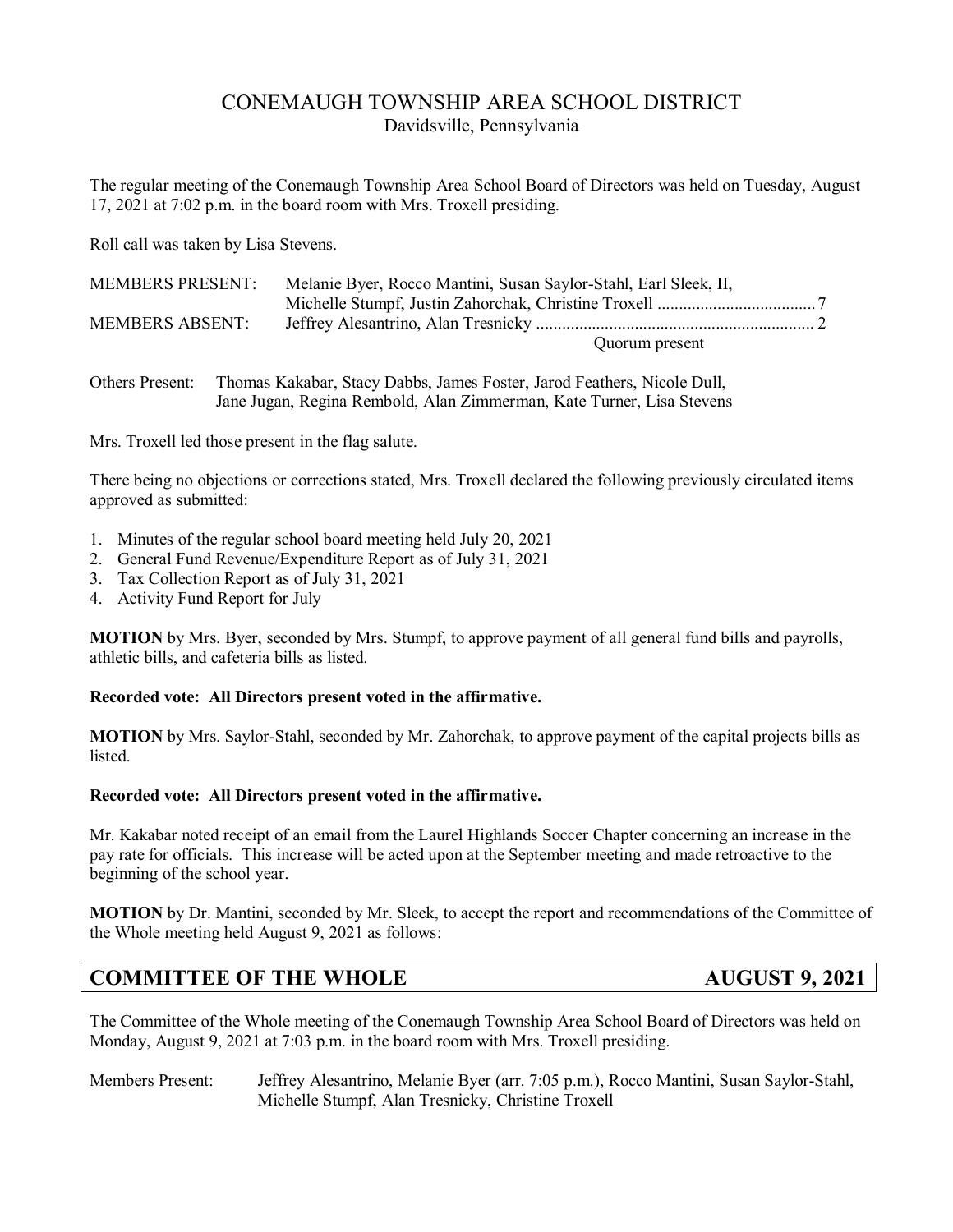Others Present: Thomas Kakabar, Stacy Dabbs, James Foster, Jarod Feathers, Nicole Dull, Jane Jugan, Regina Rembold, Alan Zimmerman, Lori Reese, Lisa Stevens

The following items are presented for your review and consideration:

- 1. Student Education
	- A. Recommend permission to participate in the Pennsylvania Youth Survey for students in Grades 6, 8, 10, and 12 during the fall of 2021 at no cost to the district. (Note: This survey has been done in the past and is completed every two years.)
	- B. Recommend adoption of the Elementary Student Handbook for the 2021-2022 school year.
	- C. Recommend permission to enter into a Service Agreement for Online Services and Technology Rental Agreement with Ignite Education Solutions to provide cyber charter school services to district students for the 2021-2022 school year.
- 2. School Activities
	- A. Recommend permission for the following home-schooled students to participate in the programs listed during the 2021-2022 school year in accordance with Board Policy:

| Erik McClemens (Grade 7)   | Junior High Golf, Basketball, Baseball, and Track/Field |
|----------------------------|---------------------------------------------------------|
| Grant McClemens (Grade 10) | Golf, Rifle, Baseball, and Track/Field                  |

- 3. Human Development
	- A. Recommend permission for Regina Rembold to attend the Annual Child Accounting Conference in Hershey on October 27-29, 2021 (Wednesday-Friday) at a cost of \$1,084: \$335/registration; \$165/travel; \$584/lodging & meals (budgeted).
	- B. Recommend appointment of the following individuals as Mentors under the Teacher Induction Plan at the rate of \$300 as per the Professional Agreement:

 Rebecca Parker – Korinne May Amber Roxby – Tammy Williams

- C. Recommend approval of a change in Salary Schedule Placement in accordance with Article VIII, Section 6, of the Professional Agreement as follows: Bethany Spengler to Bachelor's  $+10$ .
- D. Recommend approval of the List of Substitute Teachers for the 2021-2022 school year submitted by Ignite Education Solutions/The Learning Lamp.
- E. Recommend permission to enter into an Agreement with Ignite Education Solutions for a part-time Title I instructor to provide math and/or reading support for Title I identified students at the Johnstown Christian School at a cost of \$4,237 for the 2021-2022 school year.
- F. Recommend acceptance of the resignation of the following individuals:

| Kristie Byer | Assistant Junior High Girls' Soccer Coach                             | Effective July 21, 2021 |
|--------------|-----------------------------------------------------------------------|-------------------------|
| Abby Hoffman | Assistant Junior High Girls' Basketball Coach Effective July 14, 2021 |                         |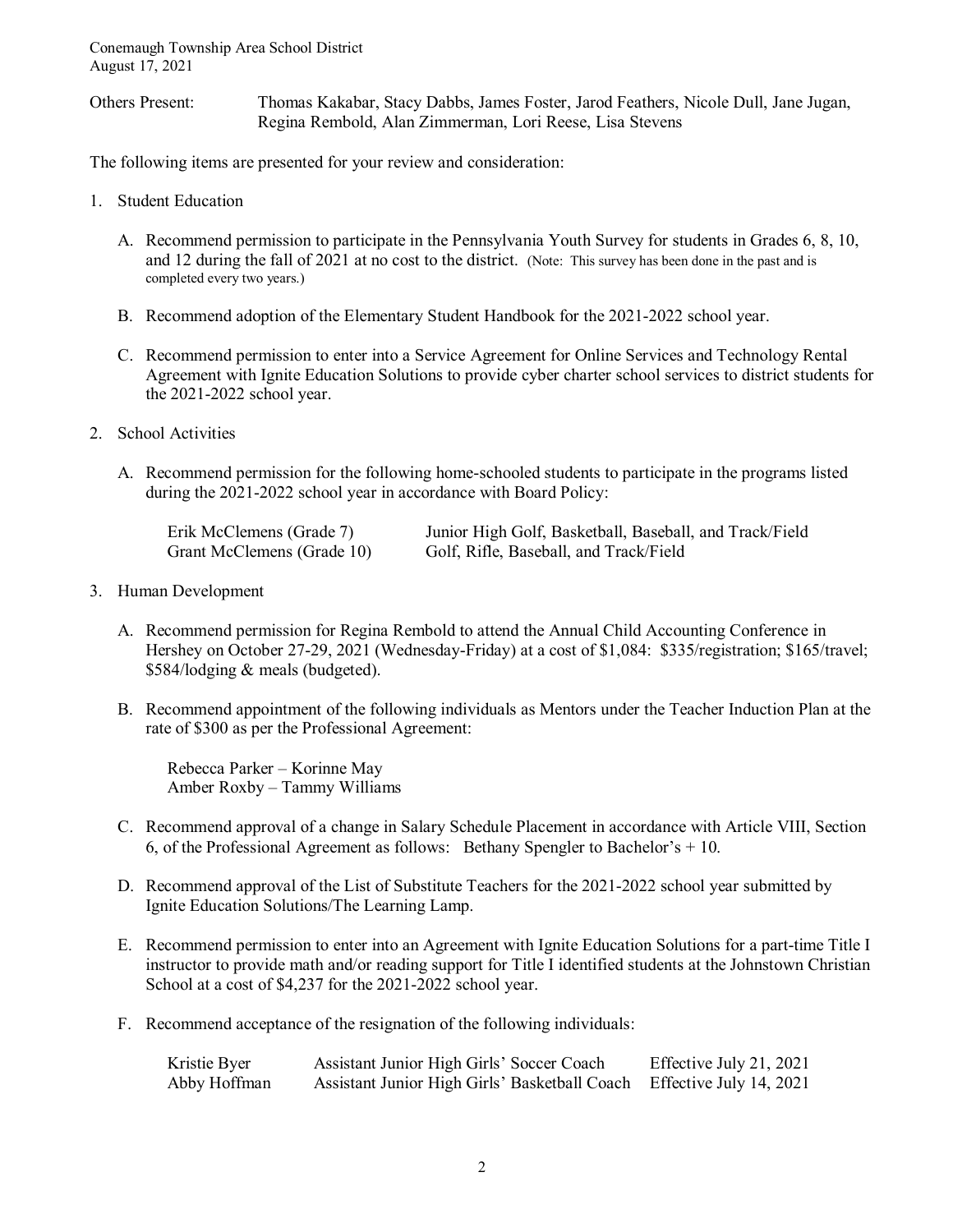Committee of the Whole continued—

- G. Recommend reappointment of Russell Grunza as a bona fide volunteer Assistant Varsity Boys' Soccer Coach with compensation of \$2,381 for the 2021-2022 school year. (3% increase)
- H. Recommend approval to change back to one advisor instead of having co-advisors for the Elementary Reading Team and to appoint Alyshia Mock as Elementary Reading Team Advisor and increase her compensation to \$547 for the 2021-2022 school year.
- I. Recommend appointment of the following bona fide volunteers with compensation to be as listed for the 2021-2022 school year:

| Anthony E. Dean-Neil | Head Varsity Track Coach                  | \$3,090                       |
|----------------------|-------------------------------------------|-------------------------------|
| Eric J. Roman        | Assistant Junior High Girls' Soccer Coach | $$1,545$ (pending clearances) |

J. Recommend approval of Support Staff Substitute Employee Lists for the 2021-2022 school year as follows:

| Aide            | Cafeteria        | <b>Custodial</b> | <b>Secretarial</b> |
|-----------------|------------------|------------------|--------------------|
| Velma Brown     | Velma Brown      | Susan Kolesar    | Velma Brown        |
| Marianne Pauley | Mary Jane Lavely | Jean Lawrence    | Sonya Tresnicky    |
|                 | Melanie Oswalt   | Laura Temyer     |                    |
|                 | Joette Ullery    |                  |                    |

- K. Recommend authorization to post and advertise for vacant positions as needed for the 2021-2022 school year.
- L. Recommend approval of volunteers for the 2021-2022 school year as follows:

| Jason Ankeny         | Golf                                      |
|----------------------|-------------------------------------------|
| Cody Aurandt         | Varsity Boys' Soccer                      |
| Sara Baker           | <b>Elementary School</b>                  |
| <b>Scott Bittner</b> | Golf                                      |
| J. Scott Cable       | Golf                                      |
| Jessica Claycomb     | <b>Elementary School</b>                  |
| <b>Todd Cover</b>    | Football                                  |
| Terry Duffy          | High School Field Trips/Elementary School |
| Theresa Jarosick     | <b>Elementary School</b>                  |
| Eric Konieczny       | <b>Elementary School</b>                  |
| Jennifer Konieczny   | <b>Elementary School</b>                  |
| Ronald Korber        | Music Department                          |
| Valeri Korber        | Music Department                          |
| Lisa Kozielec        | <b>Elementary School</b>                  |
| Elyce Massimo-Grimes | Music Department                          |
| Leigh Panetti        | <b>Elementary School</b>                  |
| Daniel Richardson    | Football                                  |
| Jennifer Rose        | Elementary School                         |
| Olivia Schlosser     | <b>Elementary School</b>                  |
| Jessalynn Thomas     | <b>Elementary School</b>                  |
| Amanda Walters       | <b>Elementary School</b>                  |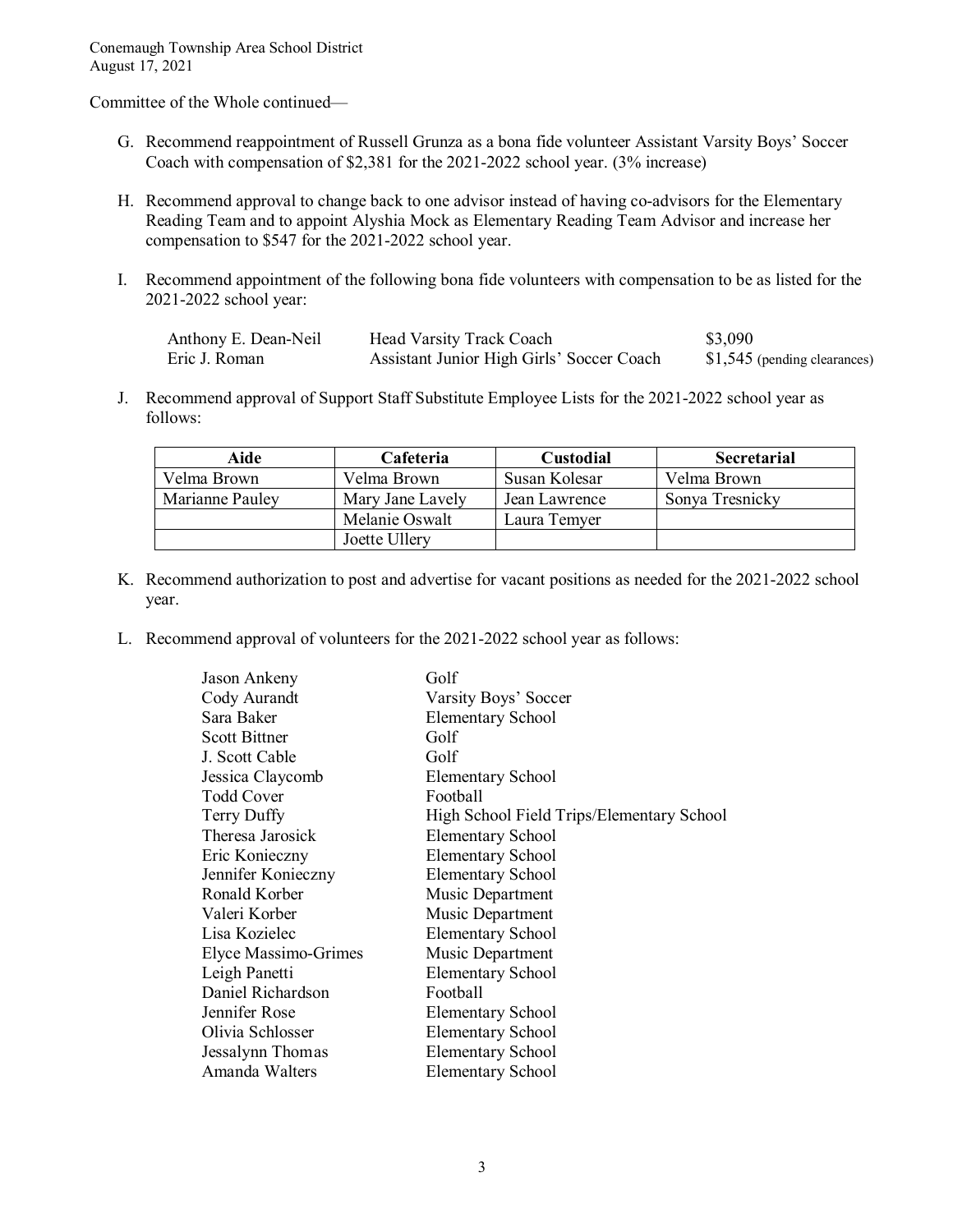Committee of the Whole continued—

- 4. Support Services
	- A. Recommend approval of the list of bus drivers and bus schedules for the 2021-2022 school year. [Complete bus routes are available from the Transportation Director.]
	- B. Recommend approval of Income Eligibility Guidelines for the Free and Reduced Price Lunch Program.
	- C. Recommend approval of the Memorandum of Understanding between the School District and The Learning Lamp to collaborate to offer before and after school child care services for K-6 students attending district schools for the 2021-2022 school year.
	- D. Recommend approval of the Letter of Agreement for Community Employment Services with Goodwill Southern Alleghenies, Inc., to provide services for students with disabilities for the period from September 1, 2021 to September 1, 2022, with costs to be as outlined in the agreement.
- 5. Buildings & Grounds
	- A. Recommend approval of the following Use of Facilities Requests:
		- 1. C. T. Soccer Boosters/Picnic High School Stadium/Restrooms/Concession Stand Wednesday, August 18, 2021 (5:00 p.m. to 9:30 p.m.) Christine Troxell
		- 2. C. T. Band Boosters/Parent Night High School Stadium Thursday, August 19, 2021 (7:00 p.m. to 8:00 p.m.) Paula Rolt-Fochtman
		- 3. C. T. Football Boosters/Ice Cream Social Football Stadium Concession Stand Friday, August 20, 2021 (6:00 p.m. to 8:00 p.m.) Melanie Byer
		- 4. C. T. Soccer Boosters/JV-Jr. High Girls' Soccer Tournament High School Soccer Fields/Gym Restrooms/Soccer Concession Stand Saturday, October 2, 2021 (7:00 a.m. to 2:00 p.m.) Christine Troxell
		- 5. C. T. Band Boosters/Meetings High School Band Room Dates & Times to be Coordinated with Mr. Feathers Paula Rolt-Fochtman
- 6. Budget & Finance
	- A. Recommend acknowledgment of receipt of changes in Occupation Valuation Classification as follows: Larry E. Bailey – Retired; Mary L. Buzzard – Retired; James M. Cordek – Retired; Lucille M. Lappi – Retired; Terry E. Lappi – Retired; Joann R. Silko – Retired.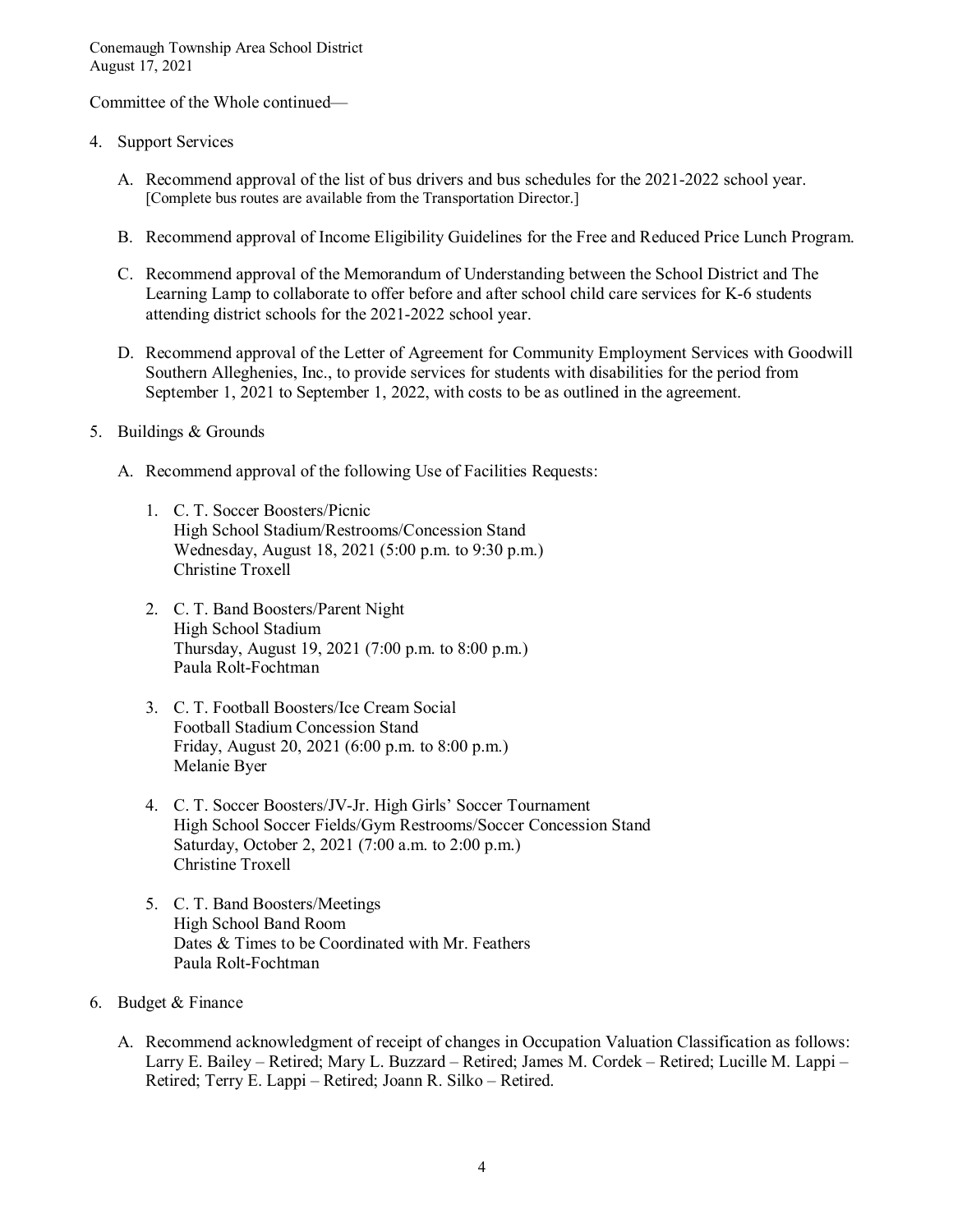Committee of the Whole continued—

- B. Recommend approval of the request from Theodore M. Szapka for a Disabled Veterans Real Property Tax Exemption on Conemaugh Township Property No. 12-0-029400.
- C. Informational Item The District has received the 2020-2021 Highmark Loyalty check for \$13,488 from the Greater Johnstown AVTS Health Insurance Consortium.
- 7. Other Items
	- A. Mr. Kakabar noted that band camp and heat acclimatization for the fall sports started today. He also advised the Board that he would provide a tour of the cafeteria project after next week's meeting.

An executive session was held from 7:26 p.m. to 7:50 p.m. to discuss personnel matters.

The meeting adjourned at 7:50 p.m.

# **Recorded vote: All Directors present voted in the affirmative.**

**MOTION** by Mrs. Saylor-Stahl, seconded by Mrs. Stumpf, to approve the following requests:

- 1. Permission for Lindsie Hammaker/Kristen Russo to attend the American Speech-Language-Hearing Association Convention in Washington, D.C., on November 18-20, 2021 (Thursday-Saturday) at a cost of \$1,628: \$780/registration; \$210/travel; \$558/lodging; \$80/meals (budgeted).
- 2. Additional Substitute Teacher submitted by Ignite Education Solutions/The Learning Lamp for the 2021-2022 school year: Amy Stigers (Emergency).
- 3. Addition of Leisha Black to the Substitute Aide and Secretarial Lists for the 2021-2022 school year.
- 4. Permission for the following individuals to serve as volunteers during the 2021-2022 school year:

| Bobbi Jo Allison    | High School Field Trips                                                  |
|---------------------|--------------------------------------------------------------------------|
| Robert Beener       | Golf                                                                     |
| Gary Black, Jr.     | Elementary School/Elem. Basketball/Music Department/Track/Indoor Track   |
| Leisha Black        | Elem. School/Varsity Football/Music Dept./H. S. Field Trips/Track/Indoor |
|                     | Track/Cheerleading/Basketball                                            |
| Margaret Gardenhour | <b>Elementary School</b>                                                 |
| Dawn Levadnuk       | <b>Elementary School</b>                                                 |
| Ean Levadnuk        | <b>Elementary School</b>                                                 |
| Mary Mauzy          | Elementary School/High School Field Trips/Music Department               |
| Andrew Moser        | Golf/Music Department/Grades 5-6 Girls' Basketball                       |
| Ashley Park         | Elementary School/High School Field Trips                                |
| Stephen Parker      | Music Department/Softball/High School Field Trips                        |
| Nolan Pritts        | Golf                                                                     |
| Lee Sharbaugh       | Golf                                                                     |
| Scott Smith         | <b>Elementary School</b>                                                 |
| Valerie Smith       | <b>Elementary School</b>                                                 |
| Michelle Stumpf     | Cheerleading                                                             |
| Christine Troxell   | H.S. Field Trips/Music Department/Soccer/Softball                        |
| Jennifer Valentine  | Elementary School/High School Field Trips/Junior High Football           |
|                     |                                                                          |